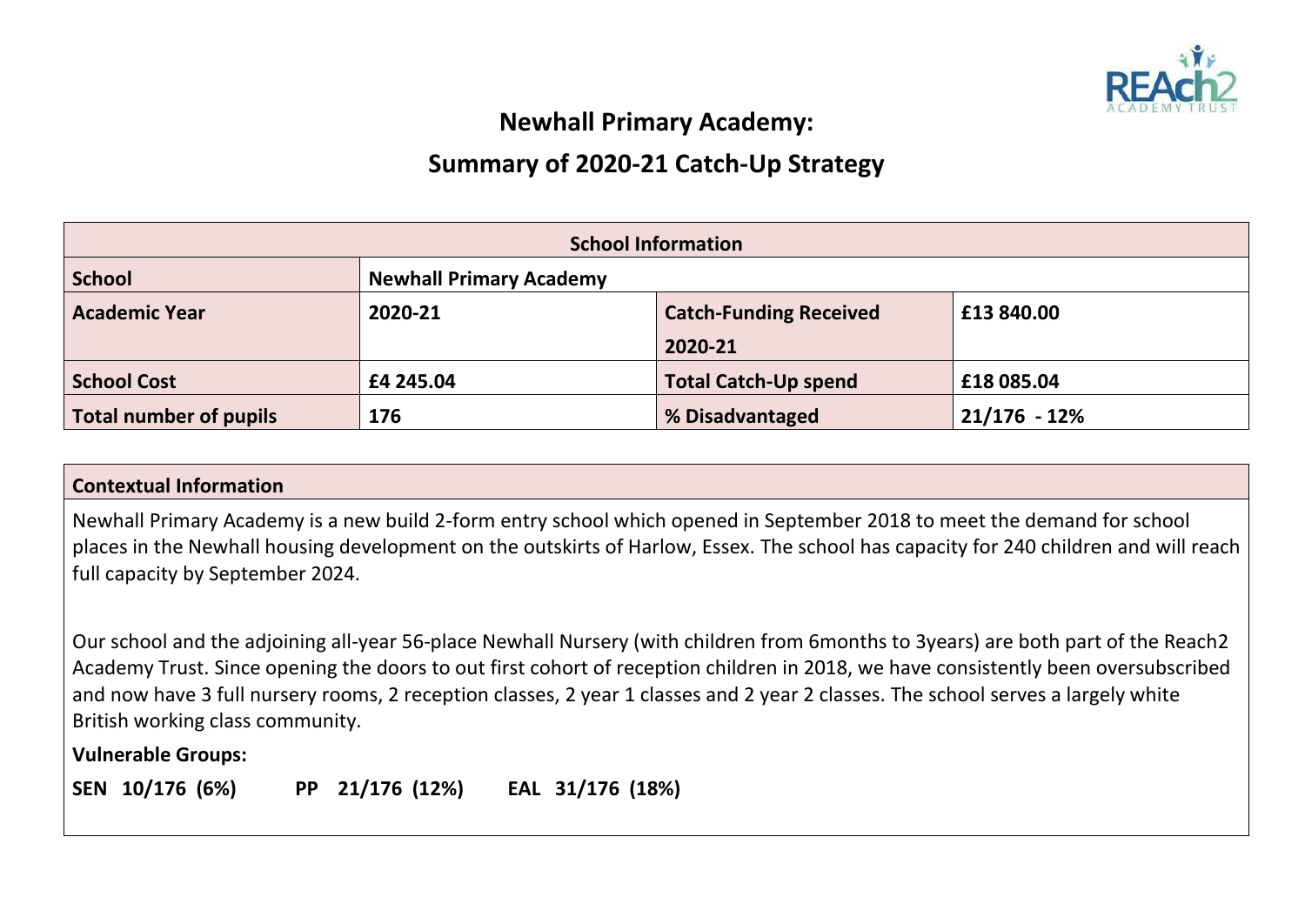|   | Summary of Key Priorities (related to overcoming challenges for pupils catching up on lost learning)                                                                                                                                                                                                                                                                                                                                    |
|---|-----------------------------------------------------------------------------------------------------------------------------------------------------------------------------------------------------------------------------------------------------------------------------------------------------------------------------------------------------------------------------------------------------------------------------------------|
| A | 75% of reception and 50% of year 1 children did not access the school between March and July 2020. Some keyworker<br>and vulnerable children were in school during this period but accessed learning in mixed age-group bubbles on a staff<br>rota to minimize the number of people on site. Home Learning packs were created for collection and to access on the<br>school website. This resulted in learning gaps in all year groups. |
| B | Children who were below ARE at the start of the 2019-20 academic year have larger gaps between themselves and<br>their peers. These children require support to develop key skills eg phonics, reading and number knowledge within<br>the learning                                                                                                                                                                                      |
|   | Due to the 2020 lockdown and the Spring 2021 lockdown period, some children required additional pastoral support<br>as they had not been socially stimulated by their peers for extended periods of time. Safeguarding<br>concerns/disclosures would not have been readily provided even though welfare checks were regularly conducted by<br>teachers and DSLs.                                                                        |

|                | <b>Summary of Expected Outcomes</b>                                                                                                                                                                                                                                                                                                                                                     |
|----------------|-----------------------------------------------------------------------------------------------------------------------------------------------------------------------------------------------------------------------------------------------------------------------------------------------------------------------------------------------------------------------------------------|
| $\overline{A}$ | Subject leaders, with support from Reach2 ASLs, to create a bridging curriculum to support all children in addressing<br>gaps in learning for respective subjects. This would be implemented in September and reviewed through subject<br>leader and SLT monitoring.                                                                                                                    |
| B              | Catch-up support will be provided to focused groups and individual children, following baseline assessments and<br>pupil progress meetings. Support will be in the form of in-class focus group support by class teachers and support<br>staff, small group targeted intervention support and 1:1 targeted support.                                                                     |
|                | Establishing and adapting the PSHE (JIGSAW scheme) curriculum to support children in better understanding their<br>feelings and the safety procedures and support which the school, family and wider community (including<br>government rules and regulations) must have in place for them to support their welfare (health and safety,<br>safeguarding) and wellbeing (mental health). |

**The Contract of the Contract of the Contract of the Contract of the Contract of the Contract of the Contract of the Contract of the Contract of the Contract of the Contract of the Contract of the Contract of the Contract**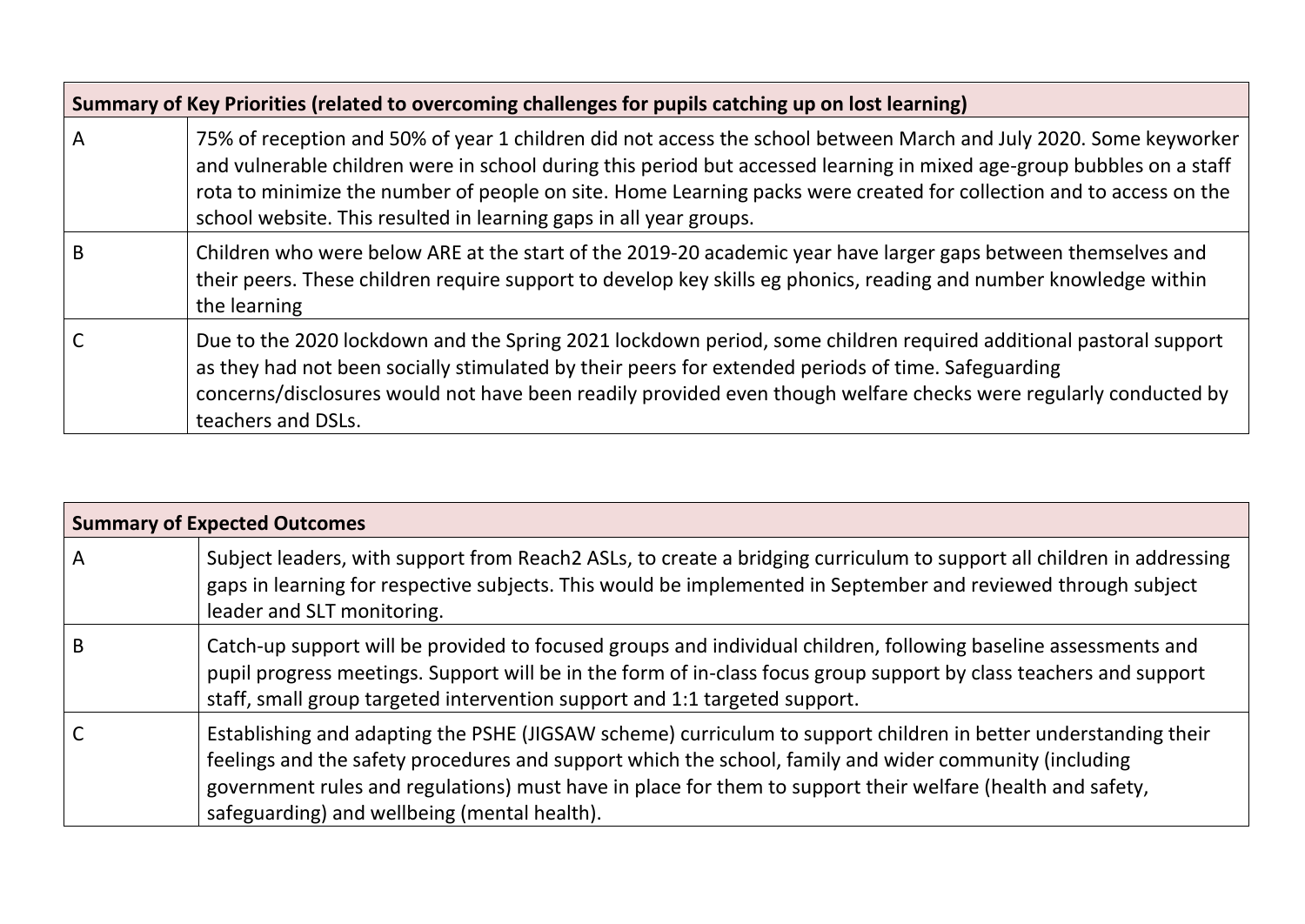| <b>STRAND 1: TEACHING AND WHOLE SCHOOL STRATEGIES</b> |                                                                                                                                                                                              |                                                                                                                                                                                          |                                                                                                                    |                                                                |                                                                                                |                                                                                            |                               |  |  |
|-------------------------------------------------------|----------------------------------------------------------------------------------------------------------------------------------------------------------------------------------------------|------------------------------------------------------------------------------------------------------------------------------------------------------------------------------------------|--------------------------------------------------------------------------------------------------------------------|----------------------------------------------------------------|------------------------------------------------------------------------------------------------|--------------------------------------------------------------------------------------------|-------------------------------|--|--|
| <b>Element of</b><br><b>Strand</b>                    | <b>Action/Strategy</b>                                                                                                                                                                       | <b>Which pupils</b><br>have been<br>targeted for this<br>strategy? Who<br>will benefit?                                                                                                  | <b>Expected</b><br>Impact                                                                                          | <b>Staff lead</b>                                              | <b>Monitoring:</b><br>When and how<br>will you<br>evaluate<br>impact?                          | Cost<br>(school budget)                                                                    | Cost<br>(National<br>Funding) |  |  |
| <b>Baseline</b><br>Assessment                         | <b>Baseline</b><br>assessment to<br>take place in<br>September 2020<br>$-$ reading,<br>writing, maths<br>and phonics                                                                         | All pupils will<br>complete this<br>baseline testing.<br>The process will<br>highlight those<br>who need<br>additional<br>support and the<br>specific learning<br>gaps (gap<br>analysis) | Key areas for<br>development<br>will be outlined<br>once baseline<br>tests have been<br>completed and<br>analyzed. | HT / AHTs                                                      | Monitoring and<br>Evaluation<br>schedule<br>End of every half<br>term pupil<br>progress review | 750.00 (SLT managing<br>assessment<br>times/processes/pupil<br>progress<br>meetings/cover) | n/a                           |  |  |
| <b>Adapting the</b><br>existing<br>curriculum         | Subject leaders<br>to review their<br>curriculum area<br>and highlight the<br>gaps in learning.<br>Subject leaders<br>will use the<br>'bridging<br>curriculum' for<br>respective<br>subjects | All pupils will<br>benefit from<br>this.<br>All children have<br>some gaps in<br>their learning,<br>knowledge and<br>understanding<br>due to time<br>spent out of<br>class.              | Children will be<br>able to progress<br>within specific<br>subject areas<br>over time as<br>gaps are<br>addressed. | HT/Curriculum<br>Lead<br><b>AHTs</b><br><b>Subject Leaders</b> | <b>Half Termly</b><br>reviews based<br>on monitoring                                           | 750.00 (release time<br>for subject leader<br>monitoring and<br>leadership time)           | n/a                           |  |  |
| Supporting and<br>developing<br>teachers in           | <b>Teachers will</b><br>receive CPD on<br>the bridging                                                                                                                                       | All pupils will<br>benefit from<br>this provision.                                                                                                                                       | <b>Teachers will</b><br>understand how<br>to                                                                       | R <sub>2</sub> ASL <sub>s</sub><br><b>AHTs</b><br><b>SENCo</b> | Half termly<br>monitoring by<br>SLT.                                                           | 500                                                                                        | n/a                           |  |  |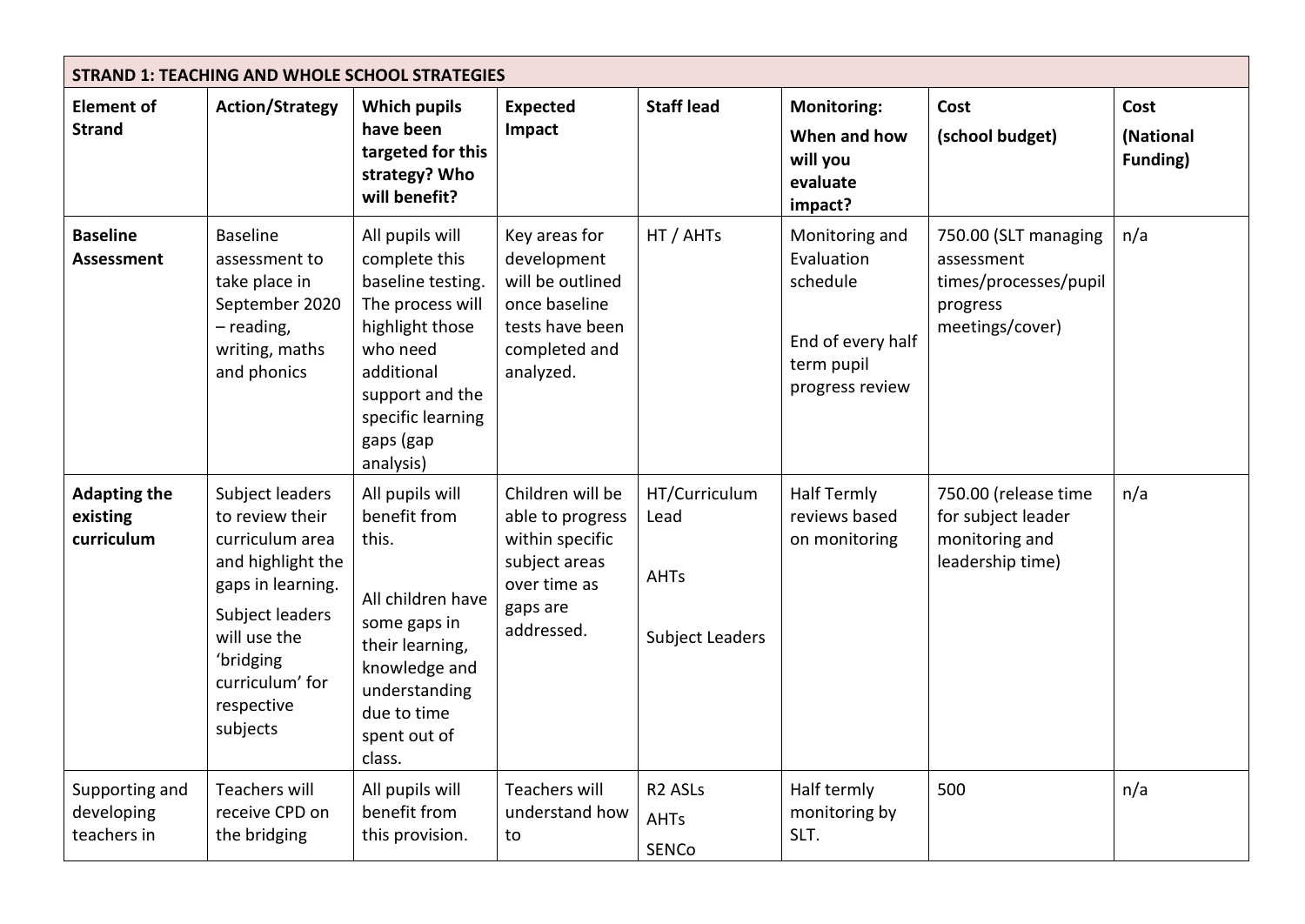| delivering<br>quality first<br>teaching               | curriculum for<br>Maths, Science,<br>Writing and<br>Reading. Further<br>support will be<br>given directly<br>through subject<br>leaders.                                               | Teachers will be<br>supported in<br>understanding<br>the gaps within<br>children's<br>learning and<br>how to adapt<br>planning based<br>on this.                                                                    | adapt the<br>curriculum for<br>their year group<br>and will be able<br>to adapt<br>planning to<br>better meet the<br>needs of the<br>pupils.                                            |                        |                                                             |     |     |
|-------------------------------------------------------|----------------------------------------------------------------------------------------------------------------------------------------------------------------------------------------|---------------------------------------------------------------------------------------------------------------------------------------------------------------------------------------------------------------------|-----------------------------------------------------------------------------------------------------------------------------------------------------------------------------------------|------------------------|-------------------------------------------------------------|-----|-----|
| Developing long<br>term learning<br>approaches        | Feedback policy<br>and subject<br>leader resources<br>such as<br>knowledge<br>organisers will<br>be used to<br>support<br>children's long-<br>term learning<br>approaches              | All pupils will<br>benefit from<br>this. Long term<br>learning<br>approaches will<br>help children<br>with the<br>retention of<br>knowledge and<br>also make links<br>between their<br>learning within<br>different | Teachers will<br>develop their<br>confidence in<br>long term<br>learning<br>approaches and<br>how subject<br>specific<br>resources, such<br>as knowledge<br>organisers, can<br>be used. | Subject<br>Leaders     | Half termly<br>monitoring by<br>SLT and subject<br>leaders. | 500 |     |
| Monitoring to<br>take place<br>within all<br>subjects | Monitoring<br>schedule to be<br>created,<br>providing a<br>timetable for<br>teachers to<br>monitor and<br>develop their<br>subjects<br><b>Bridging</b><br>curriculum<br>implementation | All pupils will<br>benefit from<br>this. Monitoring<br>will allow<br>subject leaders<br>to have a clear<br>overview of the<br>strengths and<br>areas for<br>development<br>within the<br>school. Subject            | Quality of<br>teaching will be<br>improved<br>through support<br>from subject<br>leaders.<br>Consistency<br>regarding the<br>expectations for<br>different<br>subjects.                 | <b>Subject Leaders</b> | Half termly<br>monitoring by<br>subject leaders.            | 500 | n/a |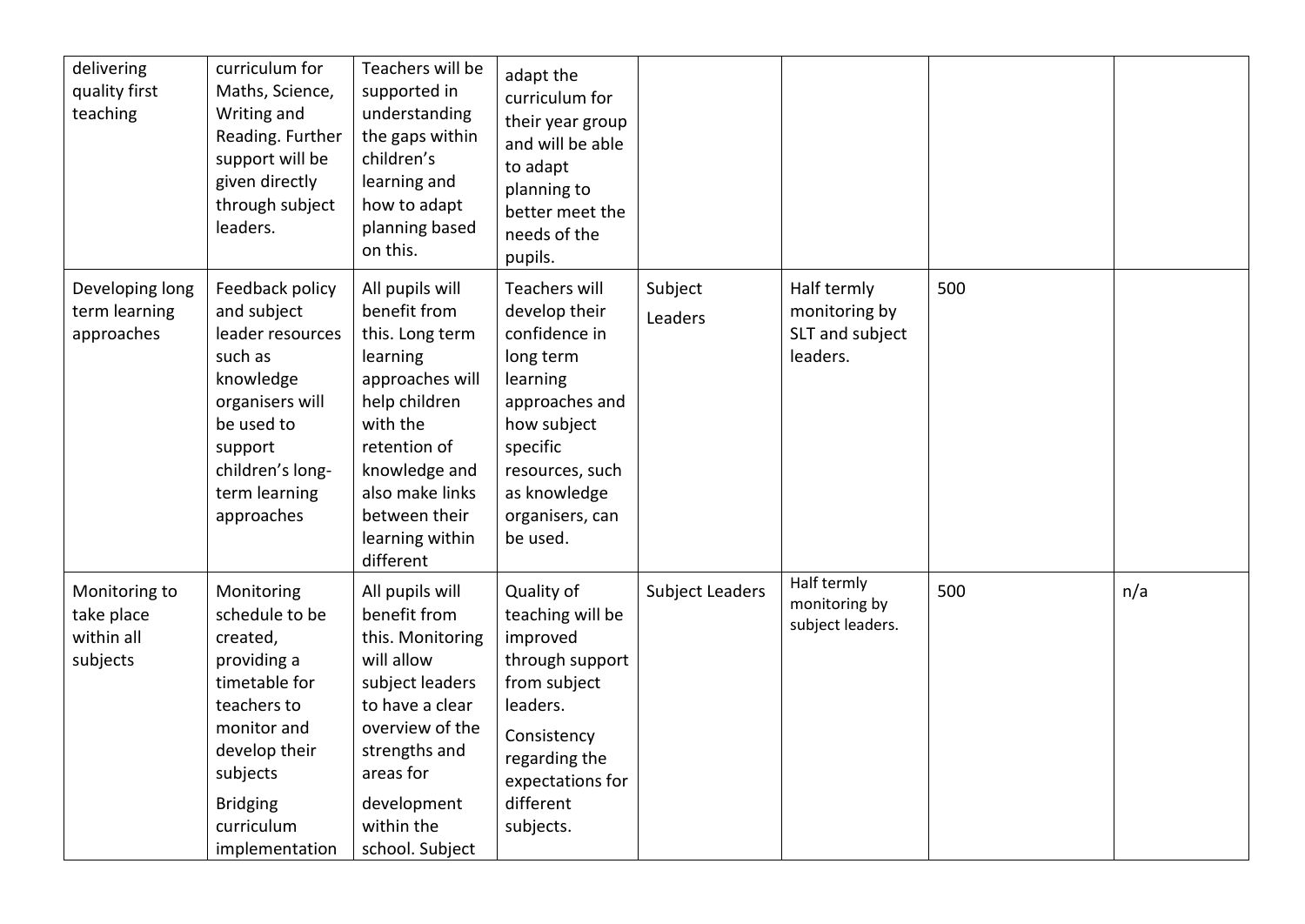|                                                                                                                                                                                           | will be<br>monitored as<br>part of this time.                                                                                                      | leaders can then<br>support<br>teachers with<br>the delivery of<br>their subject.                                                                                                                                   |                                                                                                                                                                   |                          |                                     |     |     |
|-------------------------------------------------------------------------------------------------------------------------------------------------------------------------------------------|----------------------------------------------------------------------------------------------------------------------------------------------------|---------------------------------------------------------------------------------------------------------------------------------------------------------------------------------------------------------------------|-------------------------------------------------------------------------------------------------------------------------------------------------------------------|--------------------------|-------------------------------------|-----|-----|
| <b>Curriculum</b><br>Development.<br>With support<br>from AHTs and<br>Reach2 ASLs,<br>headteacher<br>will take on this<br>role to support<br>teachers in<br>implementing<br>their subject | All subject<br>leaders to be<br>given time out of<br>class to support<br>them in<br>implementing<br>their subject.                                 | All pupils will<br>benefit from<br>this. The<br>additional<br>support<br>provided by<br>curriculum<br>development<br>leads will<br>further secure a<br>broad and<br>balanced<br>curriculum<br>across the<br>school. | Teachers will<br>have additional<br>support from<br>subject leads<br>and consistency<br>will be achieved<br>through shared<br>expectations of<br>subject leaders. | <b>HT</b><br><b>AHTs</b> | SLT and Reach2<br>trust monitoring. | 750 | n/a |
| In class<br>provision to be<br>supported<br>through the<br>development of<br>support staff                                                                                                | Support staff to<br>receive CPD<br>sessions led by<br>the school<br>SENCO. These<br>will include how<br>to develop<br>support within<br>classrooms | Whole classes<br>can be<br>supported<br>through this but<br>also focus<br>groups.                                                                                                                                   | Consistency of<br>approaches to<br>supporting<br>children within<br>different<br>lessons. Pupils<br>will benefit<br>from<br>personalised<br>provision.            | <b>SENCo</b><br>LSAs     | <b>SENCo / AHTs</b>                 | 500 | n/a |
| <b>Curriculum</b><br>Support as part<br>of home<br>learning /                                                                                                                             | Remote learning<br>offer and support<br>children in<br>accessing<br>resources linked                                                               | All pupils will<br>benefit from<br>this.                                                                                                                                                                            | Children will be<br>able to rehearse<br>and practice<br>their own                                                                                                 | <b>CTs</b><br><b>SLT</b> | SLT monitoring<br>CT's              | n/a | Na/ |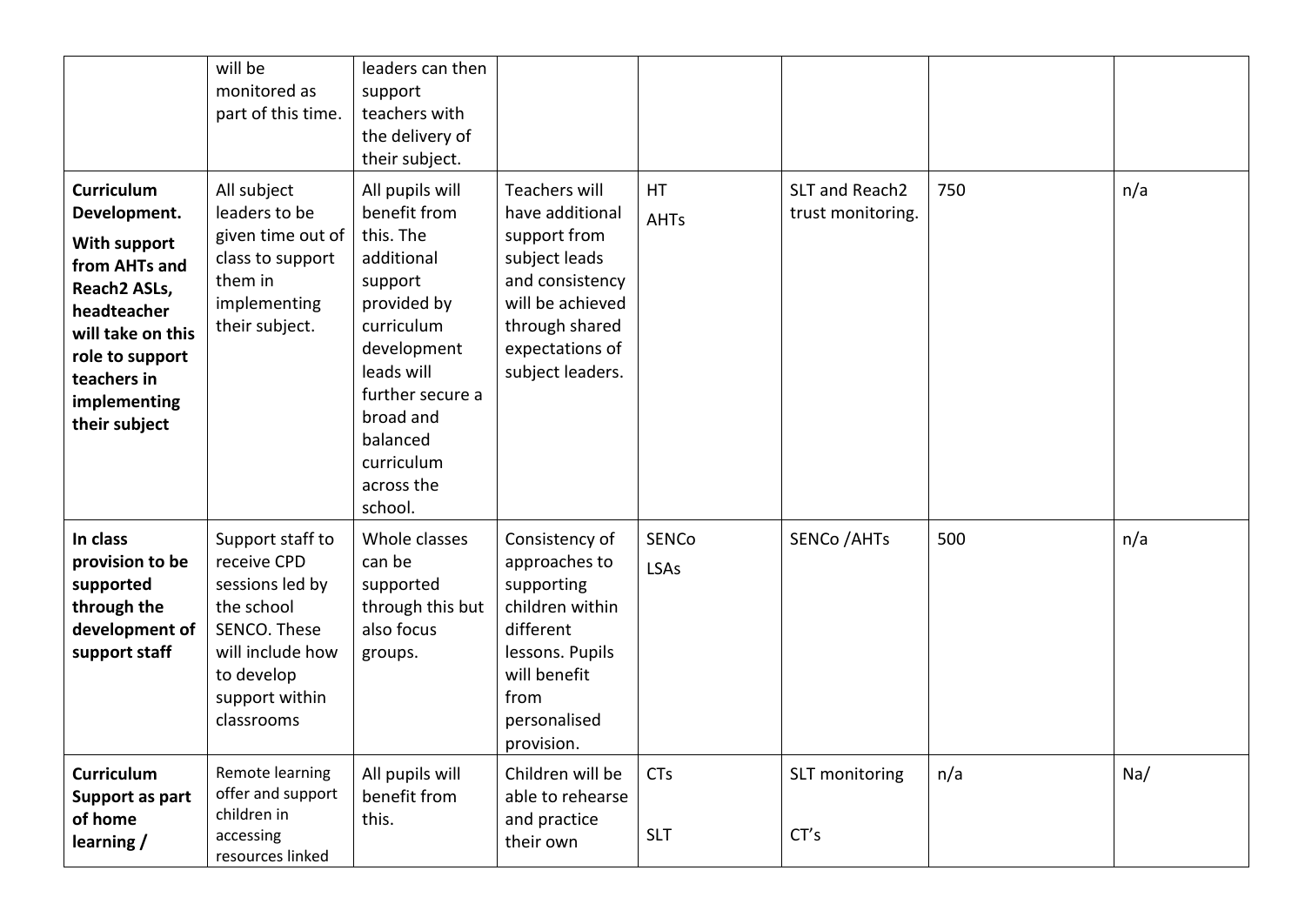| remote learning<br>offer | the national<br>curriculum | learning at<br>home, with<br>remote learning<br>support from<br>teachers as<br>required. |                                         |          |               |
|--------------------------|----------------------------|------------------------------------------------------------------------------------------|-----------------------------------------|----------|---------------|
|                          |                            |                                                                                          | Sub total                               | £4250.00 | $\sim$ $\sim$ |
|                          |                            |                                                                                          | <b>Total budgeted cost for Strand 1</b> |          | £4250.00      |

| <b>STRAND 2 - TARGETED SUPPORT</b>                  |                                |                                                                                            |                                                                    |                                                 |                                                                       |                            |                                   |  |  |
|-----------------------------------------------------|--------------------------------|--------------------------------------------------------------------------------------------|--------------------------------------------------------------------|-------------------------------------------------|-----------------------------------------------------------------------|----------------------------|-----------------------------------|--|--|
| <b>Element of</b><br>strand<br>(eg<br>intervention) | <b>Action/Strategy</b>         | <b>Which pupils</b><br>have been<br>targeted for<br>this strategy?<br>Who will<br>benefit? | <b>Expected</b><br>impact                                          | <b>Staff lead</b>                               | <b>Monitoring:</b><br>When and<br>How will you<br>evaluate<br>impact? | Cost<br>(school<br>budget) | <b>Cost (national</b><br>funding) |  |  |
| <b>Interventions</b>                                | $LSA - 12.5$<br>hours per week | Y1 phonics<br>and reading<br>$catch-up -$<br>SEN and<br>vulnerable<br>pupils               | To achieve<br>end of year<br>phonics<br>screening<br>expectations. | SENCo and<br><b>AHTs</b><br><b>Phonics Lead</b> | Autumn<br>Spring<br>Summer<br>terms<br>PProgress<br>meetings          |                            | 7 3 8 5 . 5 5                     |  |  |
|                                                     | Teacher $-4$<br>hours per week | Y1 and Y2<br>teacher<br>release for 1:1<br>and small<br>group catch-                       | To meet ARE<br>in Reading,<br>Writing and<br>Maths                 | English Lead<br>Maths Lead                      | As above, $\frac{1}{2}$<br>termly                                     | $\overline{\phantom{a}}$   | 722.64<br>$(3$ months)<br>SPRING2 |  |  |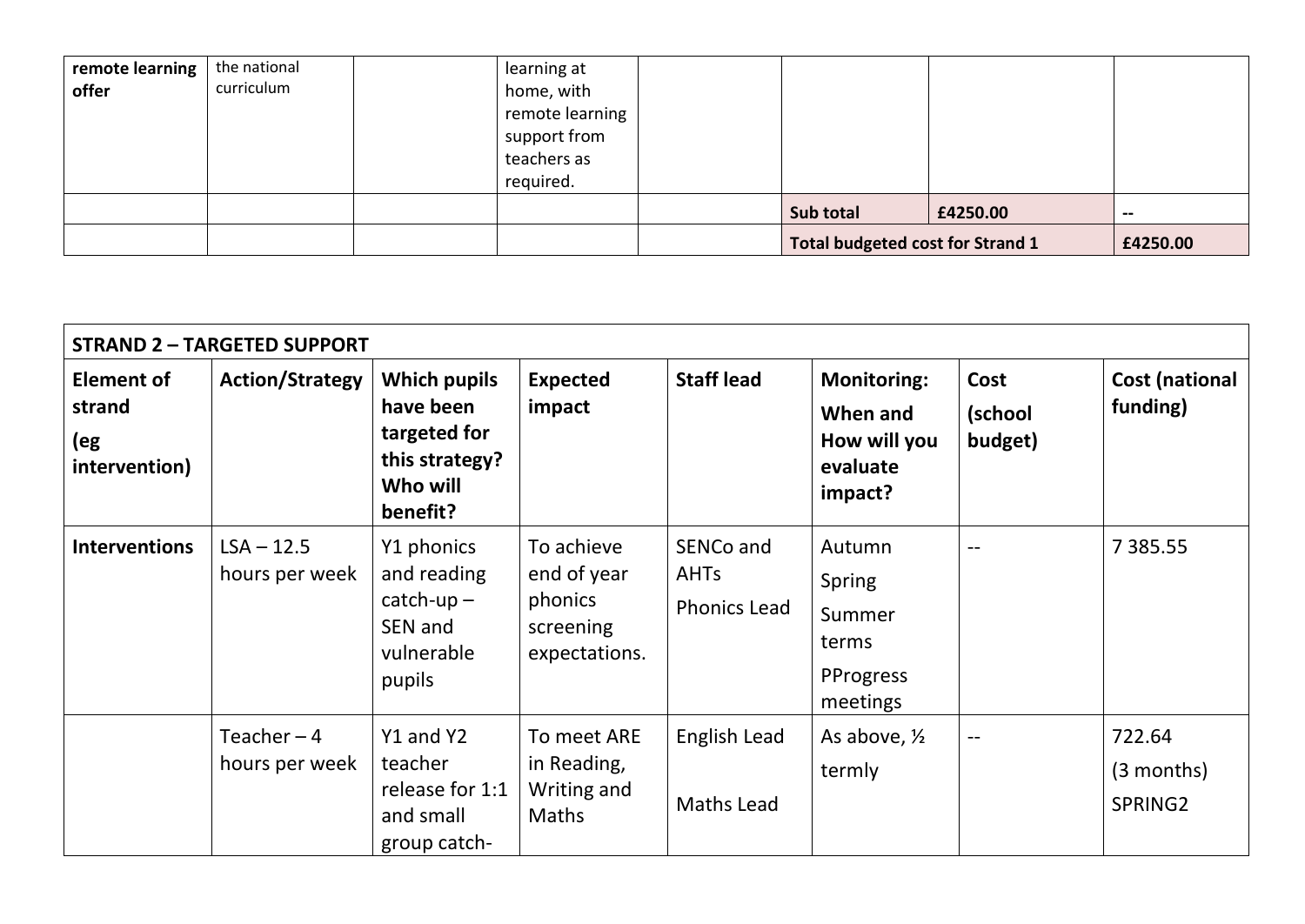|                  |                                                                           | up in SPAG,<br>Reading,<br>Writing and<br>Maths                                      |                                                                                                                         |                                                                       |                         |         |
|------------------|---------------------------------------------------------------------------|--------------------------------------------------------------------------------------|-------------------------------------------------------------------------------------------------------------------------|-----------------------------------------------------------------------|-------------------------|---------|
|                  | SENCo/Inclusion<br>Lead 1.5days<br>/week in<br>Spring2 and<br>Summer 2021 | KS1<br>intervention<br>and catch-up<br>$planS -$<br>phonics,<br>reading and<br>maths | To meet<br>Phonics<br>screening test<br>expectation.<br>To meet ARE<br>in R, W and M                                    | SENco and<br><b>Phonics Lead</b><br>English Lead<br><b>Maths Lead</b> | As above, 1/2<br>termly | 5753.00 |
| <b>Resources</b> | Renaissance<br>Reading<br>Scheme                                          | All KS1<br>children                                                                  | To close gaps<br>and meet<br>reading ARE                                                                                | English Lead<br><b>AHTs</b>                                           | $\frac{1}{2}$ termly    | 1870.80 |
|                  | <b>RR</b> books                                                           | More Able /<br><b>Greater Depth</b><br>Catch-up                                      | To ensure GD<br>children<br>achieve GD by<br>the end of the<br>year in<br>reading                                       | English Lead                                                          | $\frac{1}{2}$ termly    | 1875.00 |
|                  | <b>Numicon Online</b>                                                     | Catch-up<br>program for<br>all KS1<br>children<br><b>Focus on SEN</b>                | Secure<br>understanding<br>of number<br>manipulation,<br>close gaps and<br>achieve ARE /<br>good progress<br>toward ARE | Maths Lead                                                            | $\frac{1}{2}$ termly    | 99.00   |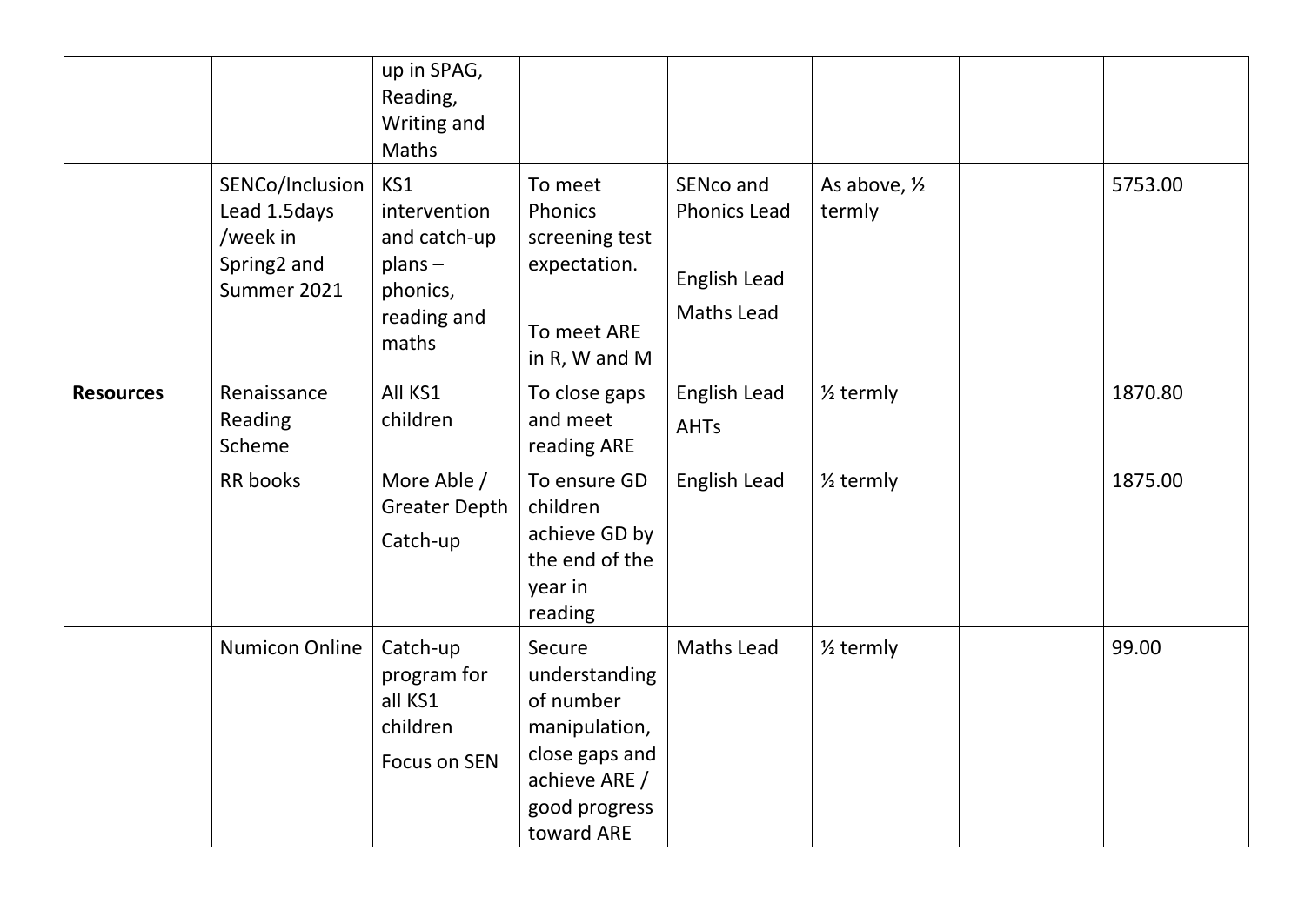| 'Breaking<br>Barriers' catch-<br>up (Numicon)      | As above.                                                  | As above                         | <b>Maths Lead</b>                                                  | $\frac{1}{2}$ termly       | 225.00    |
|----------------------------------------------------|------------------------------------------------------------|----------------------------------|--------------------------------------------------------------------|----------------------------|-----------|
| 'Breaking<br>Barriers'<br>Teacher<br>CPD/resources | <b>Staff CPD</b>                                           | As above                         | <b>Maths Lead</b><br>All teachers<br>and support<br>staff training | <b>Autumn Term</b>         | 103.50    |
| <b>EYFS 'climbing</b><br>wall'                     | <b>EYFS children</b><br>Strengthen<br>fine motor<br>skills | Development<br>of mark<br>making | <b>EYFS Lead</b>                                                   | Autumn term<br>and ongoing | 49.58     |
|                                                    |                                                            |                                  |                                                                    | Sub total                  | 18 085.04 |
|                                                    |                                                            |                                  |                                                                    | <b>Total for Strand 2</b>  | 18 085.04 |

| <b>STRAND 3: Wider Strategies</b>                                                 |                                                                                                       |                                                                                            |                                       |                                     |                                                                       |                            |                                   |  |  |
|-----------------------------------------------------------------------------------|-------------------------------------------------------------------------------------------------------|--------------------------------------------------------------------------------------------|---------------------------------------|-------------------------------------|-----------------------------------------------------------------------|----------------------------|-----------------------------------|--|--|
| <b>Element of</b><br>strand<br>(eg access to<br>technology                        | <b>Action/Strategy</b>                                                                                | <b>Which pupils</b><br>have been<br>targeted for<br>this strategy?<br>Who will<br>benefit? | <b>Expected</b><br>impact             | <b>Staff lead</b>                   | <b>Monitoring:</b><br>When and<br>How will you<br>evaluate<br>impact? | Cost<br>(school<br>budget) | <b>Cost (national</b><br>funding) |  |  |
| Review of<br>available<br>resources for<br>vulnerable<br>pupils to<br>access home | 5 school laptops<br>for children<br>who were<br>unable to access<br>remote learning<br>in Spring 1 or | Children<br>during<br>lockdown and<br>those who<br>need to self<br>isolate                 | Access to<br>remote<br>learning offer | <b>SLT</b><br><b>Class teachers</b> | Weekly<br>wellbeing<br>checks -<br>teachers                           | $- -$                      | $- -$                             |  |  |